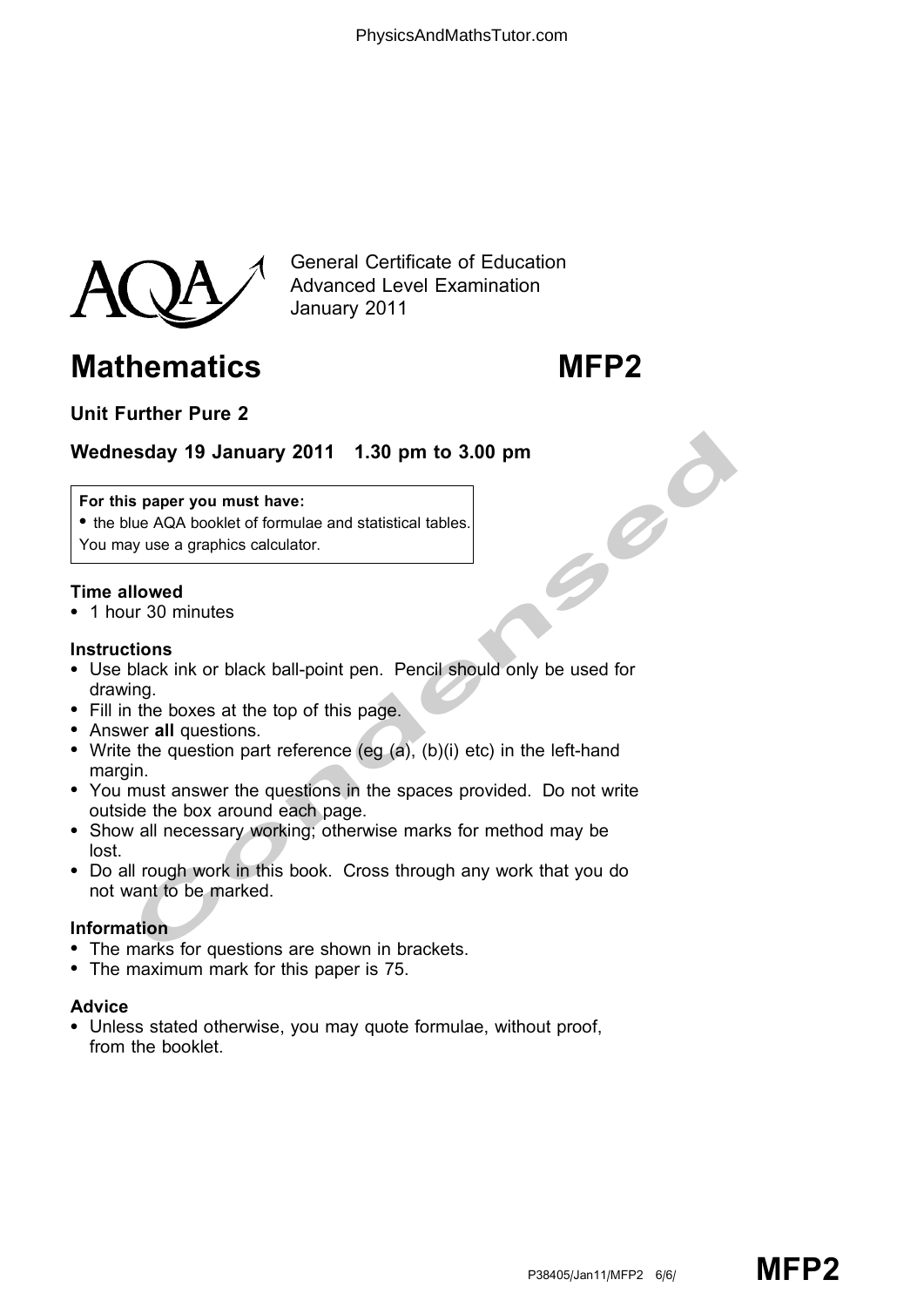2

1 (a) Sketch on an Argand diagram the locus of points satisfying the equation

$$
|z - 4 + 3i| = 5 \t\t(3 marks)
$$

(b) (i) Indicate on your diagram the point P representing  $z_1$ , where both

$$
|z_1 - 4 + 3i| = 5
$$
 and  $\arg z_1 = 0$  (1 mark)

(ii) Find the value of 
$$
|z_1|
$$
. (1 mark)

2 (a) Given that

$$
u_r = \frac{1}{6}r(r+1)(4r+11)
$$

show that

$$
u_r - u_{r-1} = r(2r+3) \tag{3 marks}
$$

(b) Hence find the sum of the first hundred terms of the series

$$
1 \times 5 + 2 \times 7 + 3 \times 9 + \dots + r(2r + 3) + \dots
$$
 (3 marks)

- **3 (a)** Show that  $(1 + i)^3 = 2i -$ 
	- (b) The cubic equation

$$
z3 - (5 + i)z2 + (9 + 4i)z + k(1 + i) = 0
$$

where k is a real constant, has roots  $\alpha$ ,  $\beta$  and  $\gamma$ .

It is given that  $\alpha = 1 + i$ .

- (i) Find the value of  $k$ . (3 marks)
- (ii) Show that  $\beta + \gamma = 4$ . (1 mark)
- (iii) Find the values of  $\beta$  and  $\gamma$ . (5 marks)

 $(2 \text{ marks})$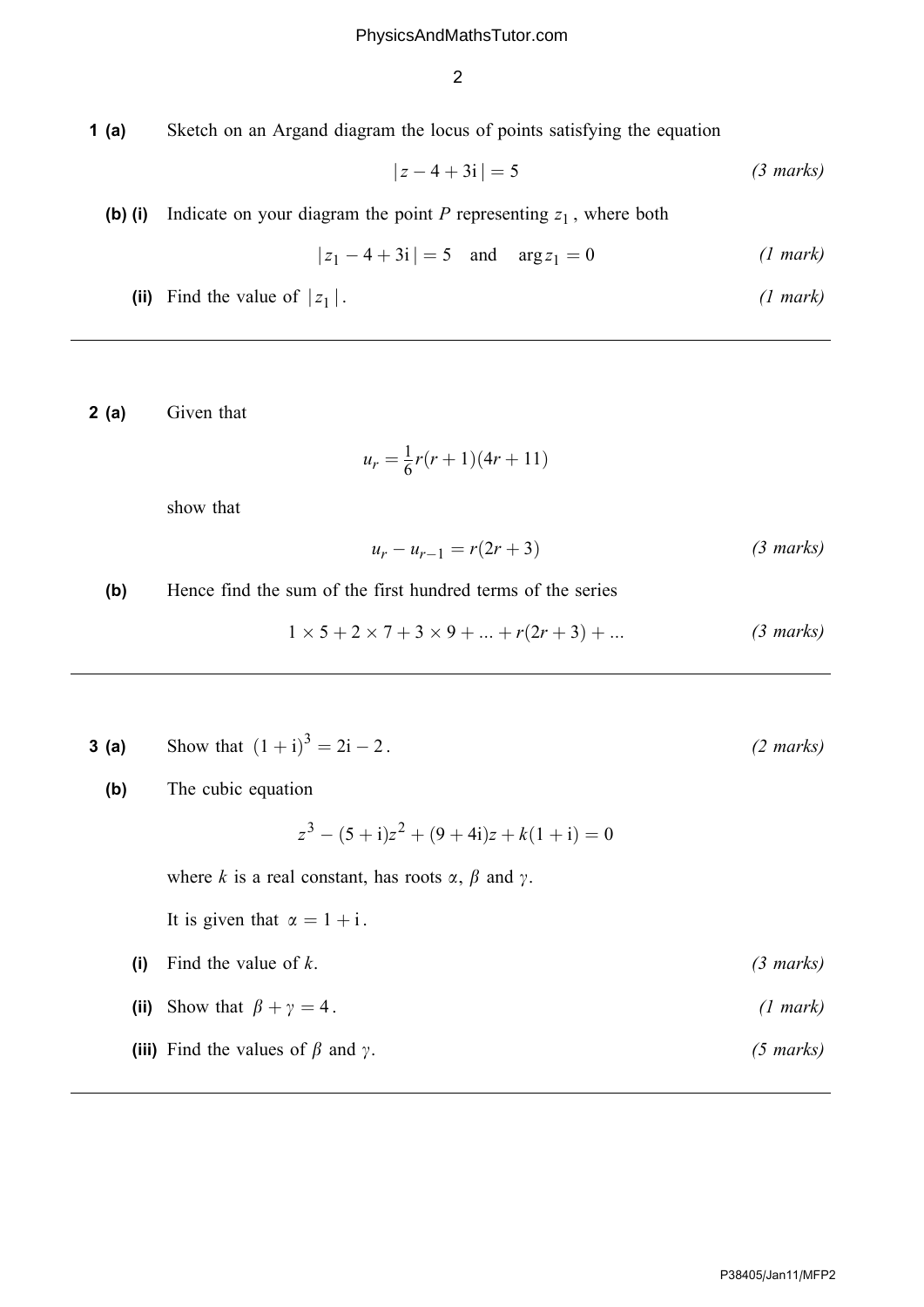3

4 (a) Prove that the curve

 $y = 12 \cosh x - 8 \sinh x - x$ 

has exactly one stationary point. (7 marks)

(b) Given that the coordinates of this stationary point are  $(a, b)$ , show that  $a + b = 9$ . (4 marks)

**5 (a)** Given that 
$$
u = \sqrt{1 - x^2}
$$
, find  $\frac{du}{dx}$ . (2 marks)

(b) Use integration by parts to show that

$$
\int_0^{\frac{\sqrt{3}}{2}} \sin^{-1} x \, dx = a\sqrt{3} \, \pi + b
$$

where  $a$  and  $b$  are rational numbers. (6 *marks*)

6 (a) Given that

$$
x = \ln(\sec t + \tan t) - \sin t
$$

show that

$$
\frac{dx}{dt} = \sin t \tan t \tag{4 marks}
$$

(b) A curve is given parametrically by the equations

 $x = \ln(\sec t + \tan t) - \sin t, \quad y = \cos t$ 

The length of the arc of the curve between the points where  $t = 0$  and  $t = \frac{\pi}{2}$ 3 is denoted by s.

Show that  $s = \ln p$ , where p is an integer. (6 marks)

#### Turn over  $\blacktriangleright$